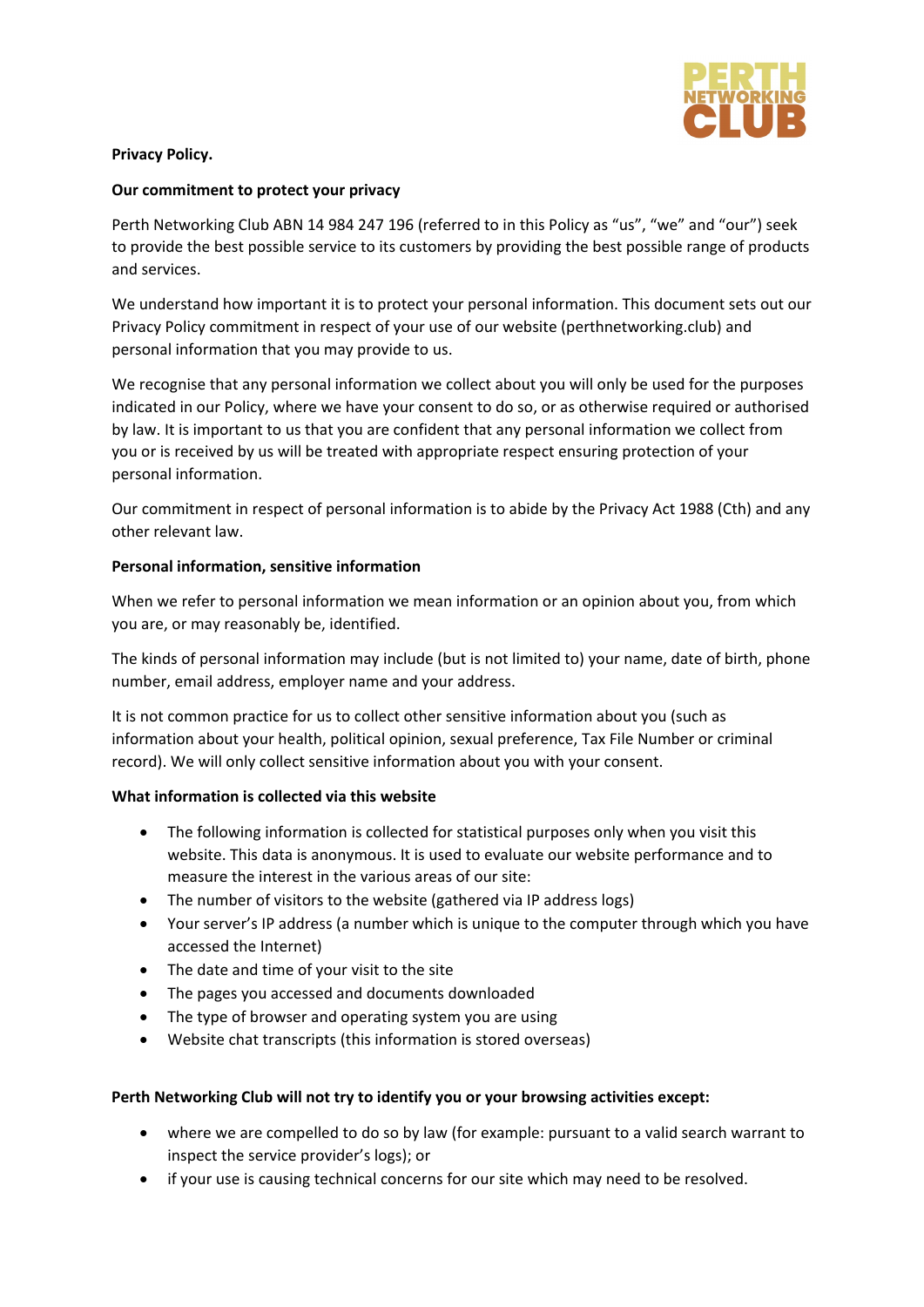

• Perth Networking Club will only record your email address if you send us a message on any social platform or via email. Your email address will be added to our mailing list upon contact.

**Note:** Different rules may apply to the collection, use or disclosure of your personal information via other organisations that may be linked or associated with our website. We are not responsible for the use or disclosure of information through those other websites. Perth Networking Club recommends you review the policies on those websites before providing any information. *WIX Privacy Policy:* <https://www.wix.com/about/privacy>

*AcitveCampaign Privacy Policy:* <https://www.activecampaign.com/au/legal/privacy-policy>

# **Why we collect your personal information:**

We collect personal information about you in order to conduct our business and to provide our services.

# **How do we collect your personal information?**

We may collect personal information from you in a number of circumstances, including where you:

- make an enquiry with us via email, Website chat or telephone;
- request a quote or make an enquiry through our website;
- attend an event hosted by us; or
- apply for employment with us.
- Where reasonable and practical we will collect your personal information directly from you. However, we will also collect information about you from third parties, such as a partner or spouse who contacts us on your behalf, from our contractors who supply services to us, from a publicly maintained record or from other individuals or companies authorised by you.

If you do not provide the information requested by us, we may not be able to provide you with our services.

# **How do we use your personal information?**

We use your personal information for the purpose for which it has been provided, for reasonably related secondary purposes, any other purpose you have consented to and any other purpose permitted under the Privacy Act. This may include using your personal information for the following purposes:

- to provide you with the products or services you requested;
- to verify your identity;
- to assess, process and manage your application for employment;
- for complaints handling or data analytics purposes; or
- to manage our relationship with you.

# **To whom will we disclose your personal information?**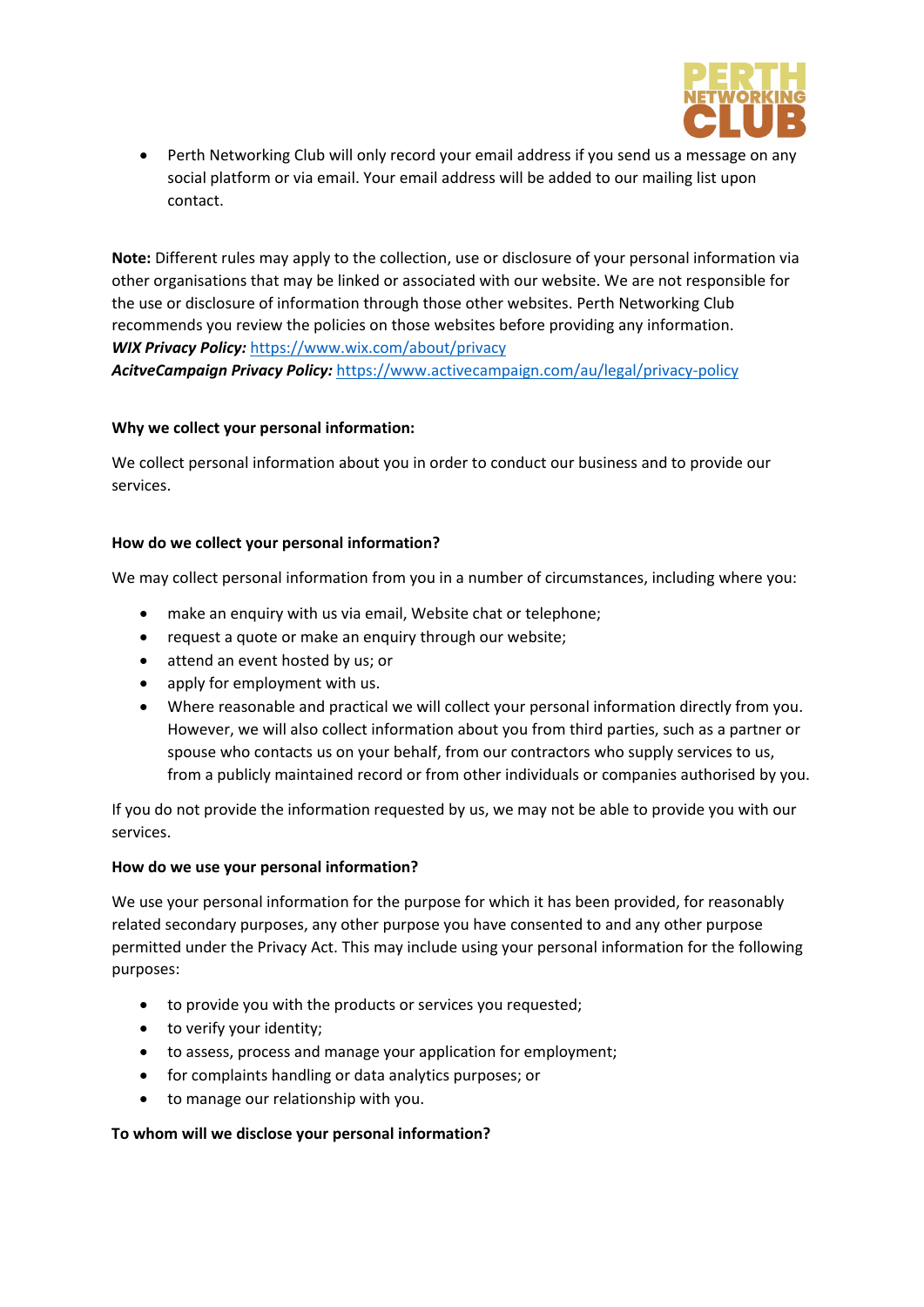

To enable us to maintain a successful business relationship with you, we may disclose your personal information to:

- organisations that provide products or services used or marketed by us,
- debt collectors;
- your employer/s or referees, your guarantors, your professional advisors, your bank or anyone else where you have provided consent;
- companies and contractors who we retain to provide services for us, such as information and infrastructure systems IT contractors, call centres, stationery
- printing houses, mail houses, marketing companies, marketing technology, storage facilities, lawyers, accountants and auditors, who will need to have access to your personal information to provide those services;
- people considering acquiring an interest in our business or assets;
- where we are required to do so by law, such as under the Anti-Money Laundering and Counter Terrorism Financing Act 2006 (Cth); or
- other individuals or companies authorised by you.

# **Prior to disclosing any of your personal information to another person or organisation, we will take all reasonable steps to satisfy ourselves that:**

a) the person or organisation has a commitment to protecting your personal information at least equal to our commitment, or

b) you have consented to us making the disclosure.

# **Direct marketing**

From time to time we may use your personal information to provide you with current information about, special offers you may find of interest, changes to our organisation, or new products or services being offered by us or any company we are associated with. By providing us with your personal information, you consent to us using your information to contact you on an ongoing basis for this purpose, including by mail, email, SMS, social media and telephone.

If you do not wish to receive marketing information, you may at any time decline to receive such information by selecting any opt-out options included or by contacting Perth Networking Club on the contact details below. We will not charge you for giving effect to your request and will take all reasonable steps to meet your request at the earliest possible opportunity.

# **Updating your personal information**

It is important to our relationship that the personal information we hold about you is accurate and up to date. During the course of our relationship with you we may ask you to inform us if any of your personal information has changed.

If you wish to make any changes to your personal information that we hold about you, you should contact us to have it updated. We will generally rely on you to assist us in informing us if the information we hold about you is inaccurate or incomplete.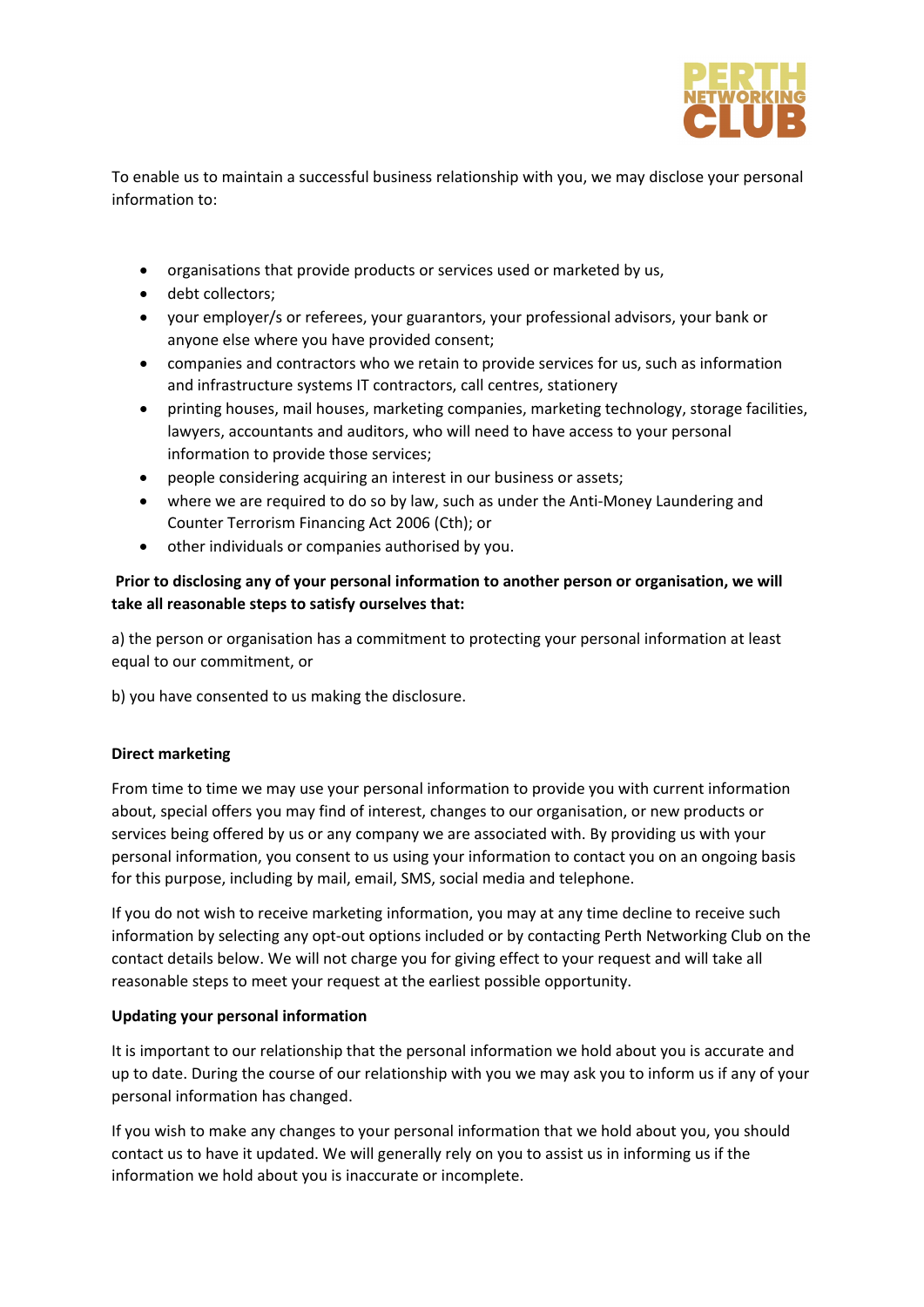

## **Access and correction of your personal information**

We will provide you with access to the personal information we hold about you, subject to limited exceptions in the Privacy Act as outlined below. You may request access to any of the personal information we hold about you, at any time, using the details specified below.

We may charge a fee for our reasonable costs in retrieving and supplying the information to you.

Depending on the type of request that you make we may respond to your request immediately, otherwise we usually respond to you within seven days of receiving your request. We may need to contact other entities to properly investigate your request.

An explanation will be provided to you if we deny you access to the personal information we hold about you.

If any of the personal information we hold about you is incorrect, inaccurate or out of date you may request that we correct the information. If appropriate we will correct the personal information at the time of the request. Otherwise, we will provide an initial response to you within seven days of receiving your request. Where reasonable, and after our investigation, we will provide you with details about whether we have corrected the personal information within 30 days.

We may need to consult with other entities as part of our investigation.

If we refuse to correct personal information we will provide you with our reasons for not correcting the information.

### **Denied access to personal information**

There may be situations where we are not required to provide you with access to your personal information. For example, such a situation would be information relating to an existing or anticipated legal proceeding with you, or if your request is vexatious.

An explanation will be provided to you if we deny you access to your personal information we hold.

### **Business without identifying you**

In most circumstances it will be necessary for us to identify you in order to successfully do business with you, however, where, it is lawful and practicable to do so, we will offer you the opportunity of doing business with us without providing us with personal information. Such a situation would be where you make general inquiries about a product or current promotional offers.

### **How safe and secure is your personal information that we hold**

We will take reasonable steps to protect your personal information by storing it in a secure environment, and when the information is no longer needed for any purpose for which the information may be used or disclosed, it will be destroyed or permanently de-identified.

We will also take reasonable steps to protect any personal information from misuse, loss and unauthorised access, modification or disclosure.

### **Further information and complaints**